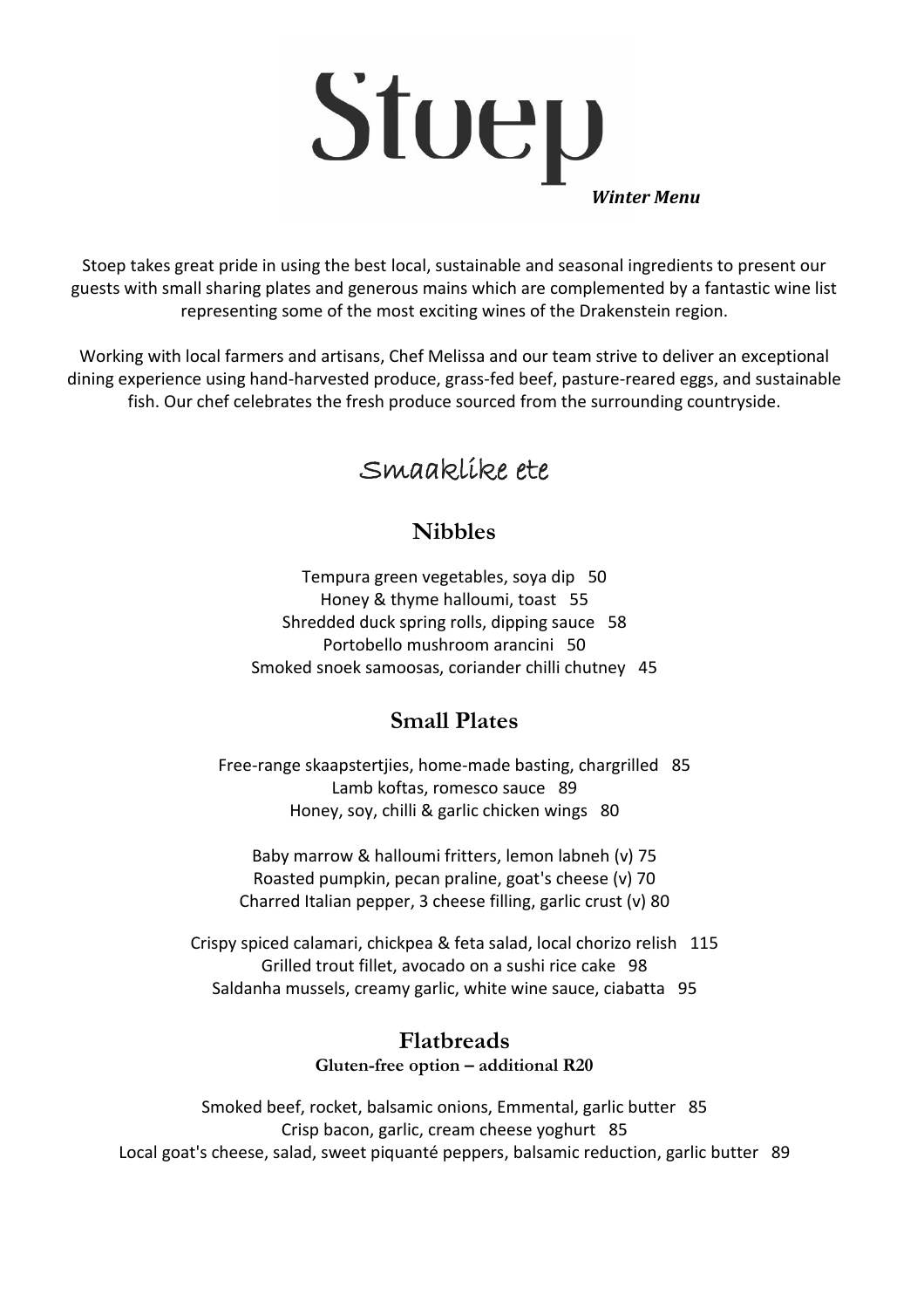

## **Salads**

Cured free-range duck, avocado, cos, cucumber, beans, coriander & mint vinaigrette 105 Free-range crunch chicken, spaghetti vegetables, peanut & sesame dressing 90

## **Freshly Made Pasta**

**Your Choice - Linguini, Spaghettoni, Fusilli, Tagliatelle, Pasta Shells Gluten-free option – additional R20**

Wood roasted beef ragu, wine tomato sauce 115 Calamari, prawn, tomato, green chilli, garlic, olives, rocket 140 Exotic mushrooms, baby spinach, herb labneh (v) 120 Free-range smoked chicken, bacon, mushroom & pea Alfredo 130

#### **Mains**

250g grass-fed sirloin, crisp layered potato, shiraz salt 190 Venison pie, shortcrust topping, buttery mash potatoes 145 Kalahari lamb rump, spiced buttered mielie, roasted baby potato, mint & raspberry jus 180 Stoep Wagyu burger, spekboom & red onion pickle, BBQ aioli, fries 147 Catch of the day, broccolini & cashews, basmati rice, curried coconut sauce 175 Chickpea & vegetable bobotie, roti, sambals 135

#### **Sides**

Hand-cut fries, aioli 35 Crispy layered potato 35 Roasted seasonal vegetables 35 Side salad with feta 30 Red wine jus 40 Creamy exotic mushroom sauce 45